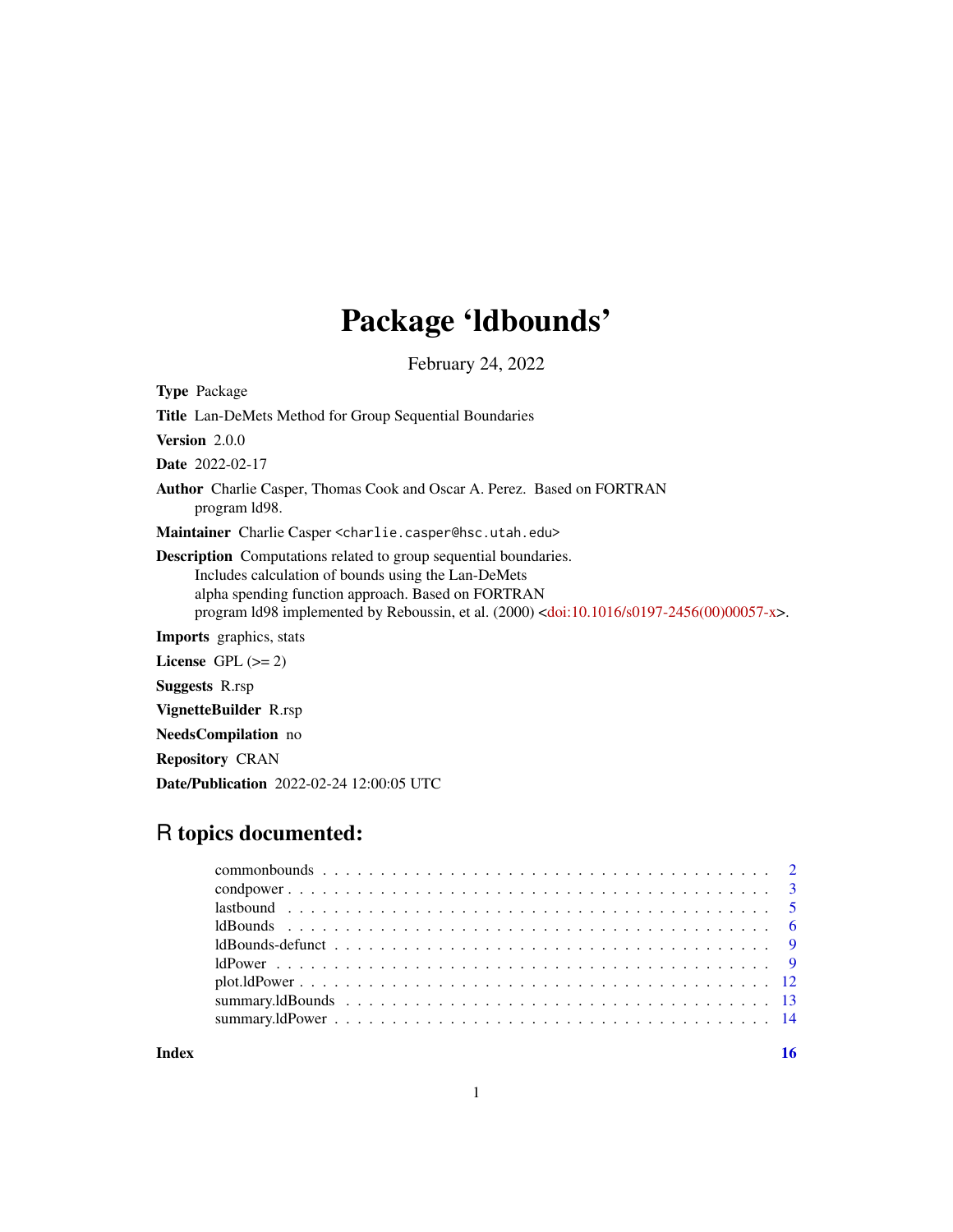<span id="page-1-1"></span><span id="page-1-0"></span>

#### Description

'commonbounds' determines group sequential boundaries of the well-known O'Brien-Fleming and Pocock types. These can be used as guidelines for early stopping of the trial. For Haybittle-Peto type boundaries, see function 'lastbound'. Note: these are NOT the alpha-spending versions of these boundaries.

#### Usage

```
commonbounds(looks, t=(1:looks)/looks, t2=t, iuse="OF", alpha=0.05, sides=2)
```
#### Arguments

| looks | A number of equally spaced analysis times.                                                                                                                                                                                                                                                                                                                        |
|-------|-------------------------------------------------------------------------------------------------------------------------------------------------------------------------------------------------------------------------------------------------------------------------------------------------------------------------------------------------------------------|
| t     | a vector of analysis times, if looks is not provided. If times are provided and<br>they are not equally spaced, there will be a warning.                                                                                                                                                                                                                          |
| t2    | the second time scale, usually in terms of amount of accumulating information.<br>By default, same as the equally spaced analysis times or the analysis times cor-<br>responding to t.                                                                                                                                                                            |
| iuse  | the type of bounds: O'Brien-Fleming ("OF") or Pocock ("PK") If two-sided<br>bounds are calculated, the same type will be used for each of the two boundaries.<br>If a vector of length two is given, the two values will be used for lower and upper<br>bounds, respectively. Details of specification are given below.                                           |
| alpha | Type I error(s). In two-sided situations, alpha can be a single value, indicating<br>symmetric type I error control (half of alpha for each boundary). If a vector of<br>length two is given, this corresponds to the amount allocated to the lower and<br>upper boundaries, respectively. The total alpha must be greater than 0 and less<br>than or equal to 1. |
| sides | Designates one- or two-sided bounds.                                                                                                                                                                                                                                                                                                                              |

#### Details

This function calculates boundaries corresponding to traditional O'Brien-Fleming or Pocock boundaries. Note that these are not the alpha spending function versions of the boundaries. For those, use [ldBounds](#page-5-1).

#### Value

'commonbounds' returns an object of 'class' '"ldBounds"'.

For details about this object class, see the documentation for the 1dBounds function.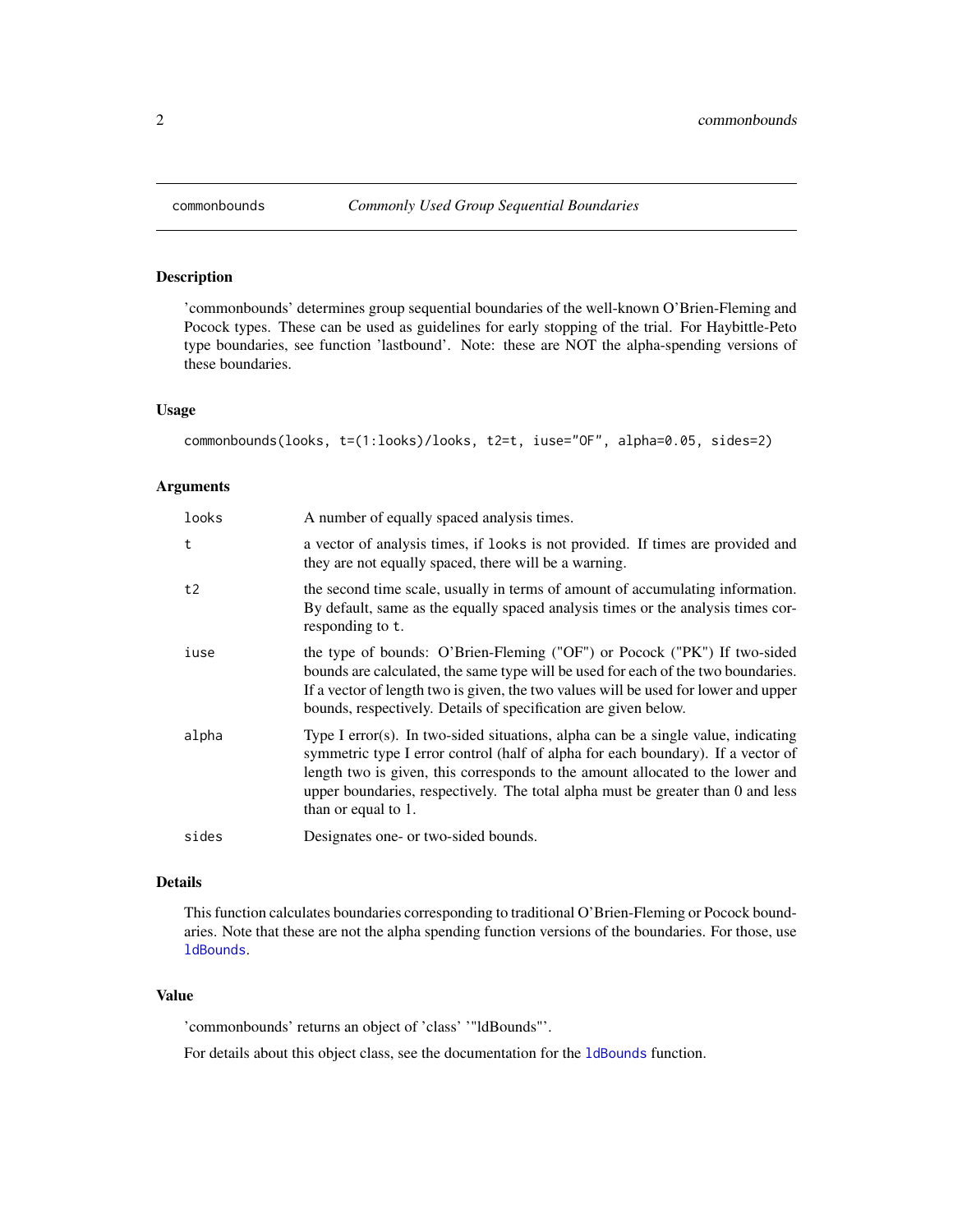#### <span id="page-2-0"></span>condpower 3

#### Author(s)

Charlie Casper <charlie.casper@hsc.utah.edu>

#### References

Reboussin, D. M., DeMets, D. L., Kim, K. M., and Lan, K. K. G. (2000) Computations for group sequential boundaries using the Lan-DeMets spending function method. *Controlled Clinical Trials*, 21:190-207.

DeMets, D. L. and Lan, K. K. G. (1995) *Recent Advances in Clinical Trial Design and Analysis*, Thall, P. F. (ed.). Boston: Kluwer Academic Publishers.

Lan, K. K. G. and DeMets, D. L. (1983) Discrete sequential boundaries for clinical trials. *Biometrika*, 70:659-63.

#### See Also

Generic functions [summary.ldBounds](#page-12-1) and [plot.ldPower](#page-11-1).

[ldBounds](#page-5-1) for boundaries that use the alpha spending approach.

[ldPower](#page-8-1) for exit probabilities given boundaries OR drift (effect) given power OR confidence interval OR adjusted p-value.

#### Examples

## From Reboussin, et al. (2000)

```
time \leq seq(0.2,1, length=5)
obf.bd <- commonbounds(t=time)
summary(obf.bd)
plot(obf.bd)
```
# Equivalent bounds to above obf.bd2 <- commonbounds(5)

condpower *Conditional Power Given Interim Results*

#### Description

'condpower' determines conditional power, given interim results and hypothesized treatment effect. This is commonly used to evaluate the futility of an ongoing trial.

#### Usage

```
condpower(z.crit, z.val, accr, outcome.type, par.c, par.t, N, sigma=NULL)
```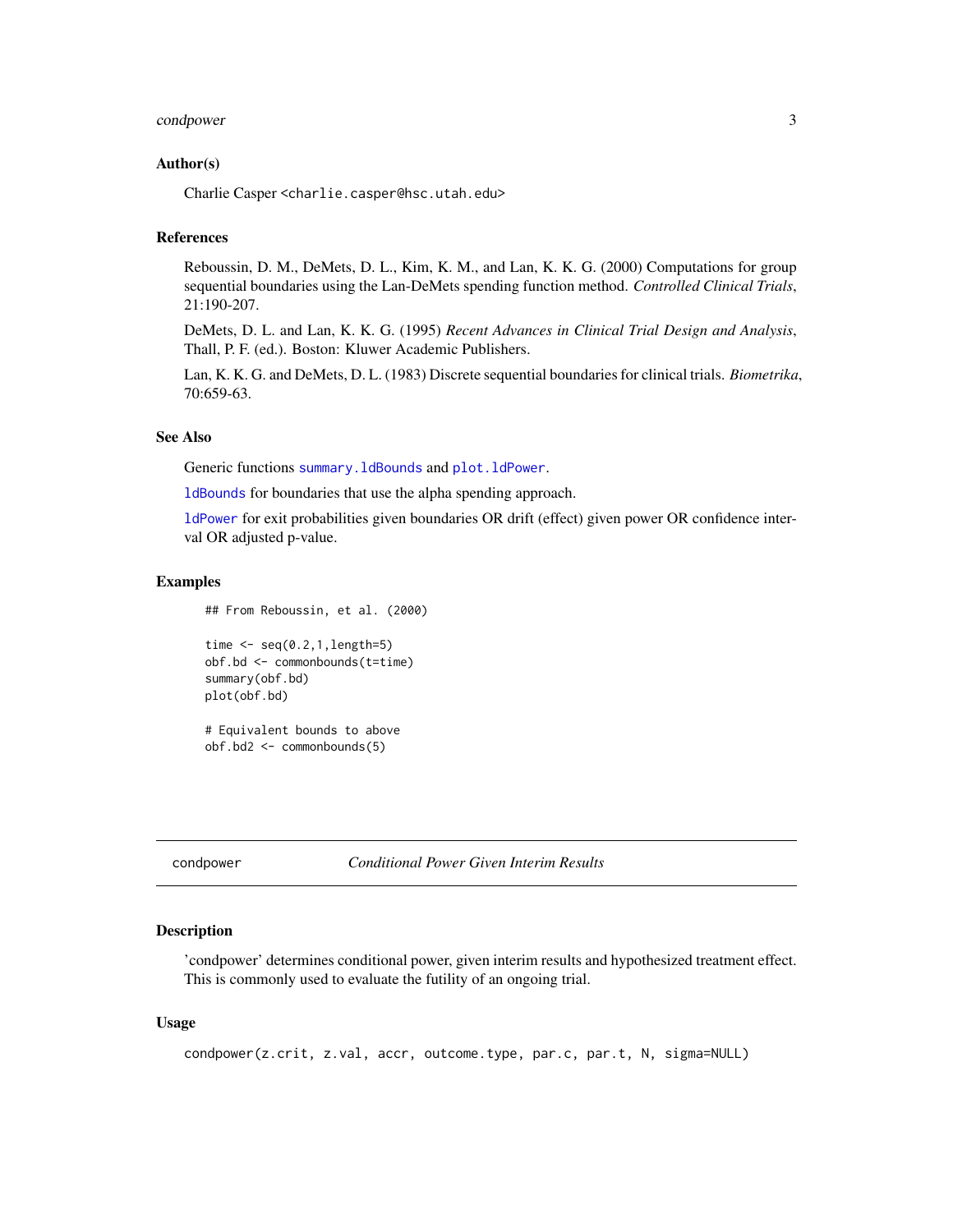#### Arguments

| z.crit       | the critical value (on the z-value scale) that will be used at the end of the trial to<br>determine whether the experimental treatment is superior to control.                                                                                                                                                                                                                                                          |
|--------------|-------------------------------------------------------------------------------------------------------------------------------------------------------------------------------------------------------------------------------------------------------------------------------------------------------------------------------------------------------------------------------------------------------------------------|
| z.val        | the current test statistic (on the z-value scale) using interim data. A positive<br>value means that the experimental arm is estimated to have a more favorable<br>outcome.                                                                                                                                                                                                                                             |
| accr         | the amount of information accrued at the time of the interim analysis. For binary<br>and continuous outcomes, this is the number of subjects randomized. For a<br>survival outcome, this is the number of events that have been observed.                                                                                                                                                                               |
| outcome.type | The type of outcome: binary ("bin"), continuous ("mean"), or survival ("surv").                                                                                                                                                                                                                                                                                                                                         |
| par.c        | the hypothesized parameter value in the control group (when part is specified) or<br>the hypothesized treatment effect (when part is missing). For a binary outcome,<br>this is the proportion of failures in the control group. For a continuous outcome,<br>this is the mean in the control group or the difference in means. For a survival<br>outcome, this is the hazard in the control group or the hazard ratio. |
| par.t        | the hypothesized parameter value in the experimental group.                                                                                                                                                                                                                                                                                                                                                             |
| N            | the total target sample size (or number of events for survival) in the trial.                                                                                                                                                                                                                                                                                                                                           |
| sigma        | the assumed standard deviation (continuous outcome).                                                                                                                                                                                                                                                                                                                                                                    |

#### Details

This function calculates simple conditional power. The user specifies either the hypothesized parameter in each group (required for binary outcome) or the hypothesized treatment effect (difference for continuous outcome or hazard ratio for survival outcome).

#### Value

'condpower' returns a numeric value corresponding to the conditional probability.

#### Author(s)

Charlie Casper <charlie.casper@hsc.utah.edu>

#### Examples

```
# Binary outcome
# Assumptions used for power calculations in design of study
# Poor outcome 25% in control group
# Poor outcome 15% in experimental group
# Total sample size 900
# Interim analysis at 300 subjects
# Final critical value 2.0 (to account for group sequential
# monitoring)
# At interim, intervention doing better with z-statistic 0.067
```
condpower(2.0,0.067,300,"bin",0.25,0.15,900)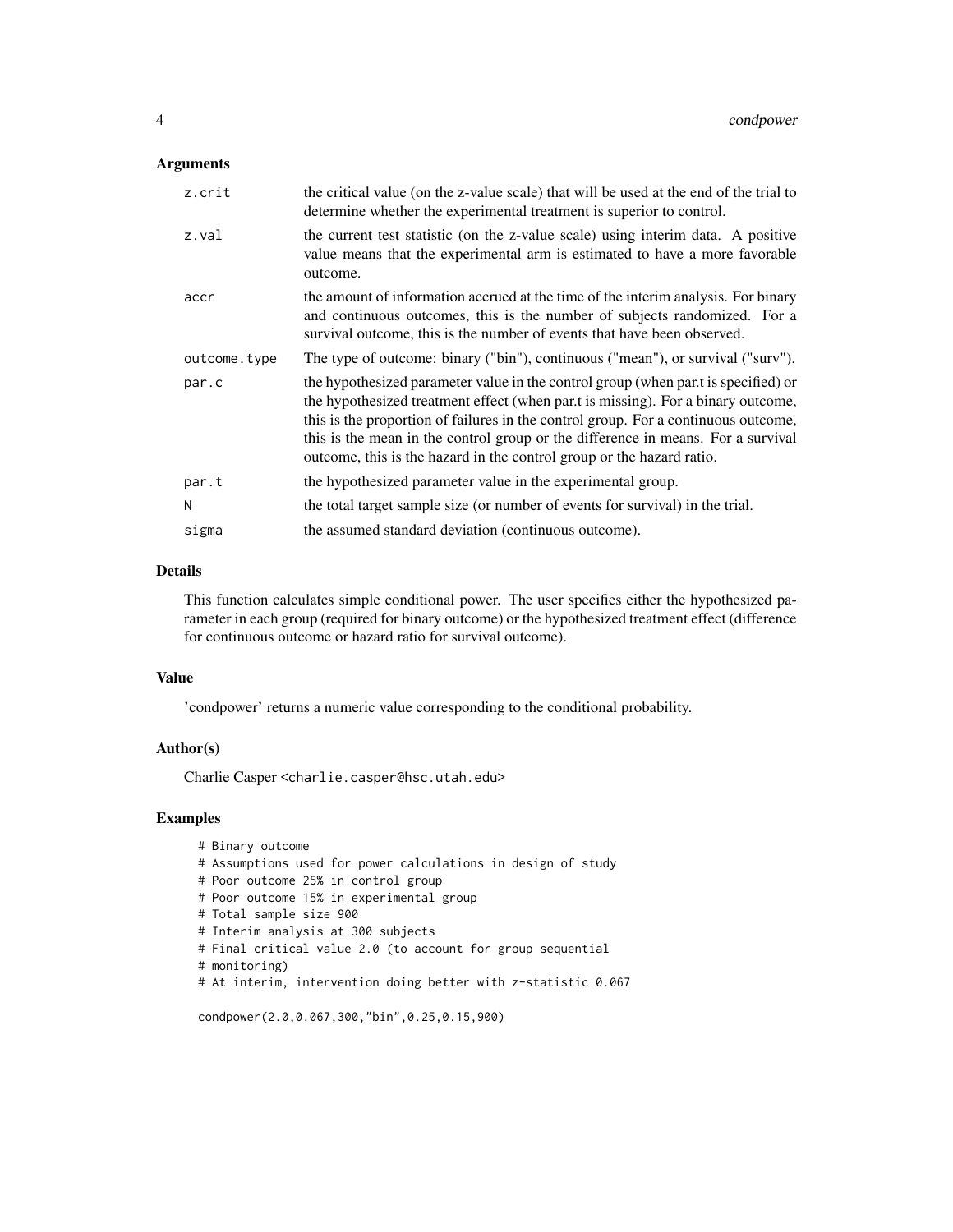#### <span id="page-4-0"></span>Description

'lastbound' determines the final boundary value, given earlier values. This can be used, for example, to create Haybittle-Peto boundaries that have the correct overall alpha.

#### Usage

lastbound(t, t2, alpha=0.05, sides=2, za=NULL, zb)

#### Arguments

| t     | a vector of analysis times or a number of analysis times. If the number of anal-<br>yses is specified, they are assumed to be equally spaced. The last analysis time<br>corresponds to the boundary value that is being calculated.                                                                                                                               |
|-------|-------------------------------------------------------------------------------------------------------------------------------------------------------------------------------------------------------------------------------------------------------------------------------------------------------------------------------------------------------------------|
| t2    | the second time scale, usually in terms of amount of accumulating information.<br>By default, same as the analysis times corresponding to t.                                                                                                                                                                                                                      |
| alpha | Type I error(s). In two-sided situations, alpha can be a single value, indicating<br>symmetric type I error control (half of alpha for each boundary). If a vector of<br>length two is given, this corresponds to the amount allocated to the lower and<br>upper boundaries, respectively. The total alpha must be greater than 0 and less<br>than or equal to 1. |
| sides | Designates one- or two-sided bounds.                                                                                                                                                                                                                                                                                                                              |
| za    | the vector of lower boundaries, not including the final analysis time.                                                                                                                                                                                                                                                                                            |
| zb    | the vector of upper boundaries, not including the final analysis time.                                                                                                                                                                                                                                                                                            |

#### Details

This function calculates the final boundary value when all other boundaries have been specified.

#### Value

'lastbound' returns an object of 'class' '"ldBounds"'.

For details about this object class, see the documentation for the 1dBounds function.

#### Author(s)

Charlie Casper <charlie.casper@hsc.utah.edu>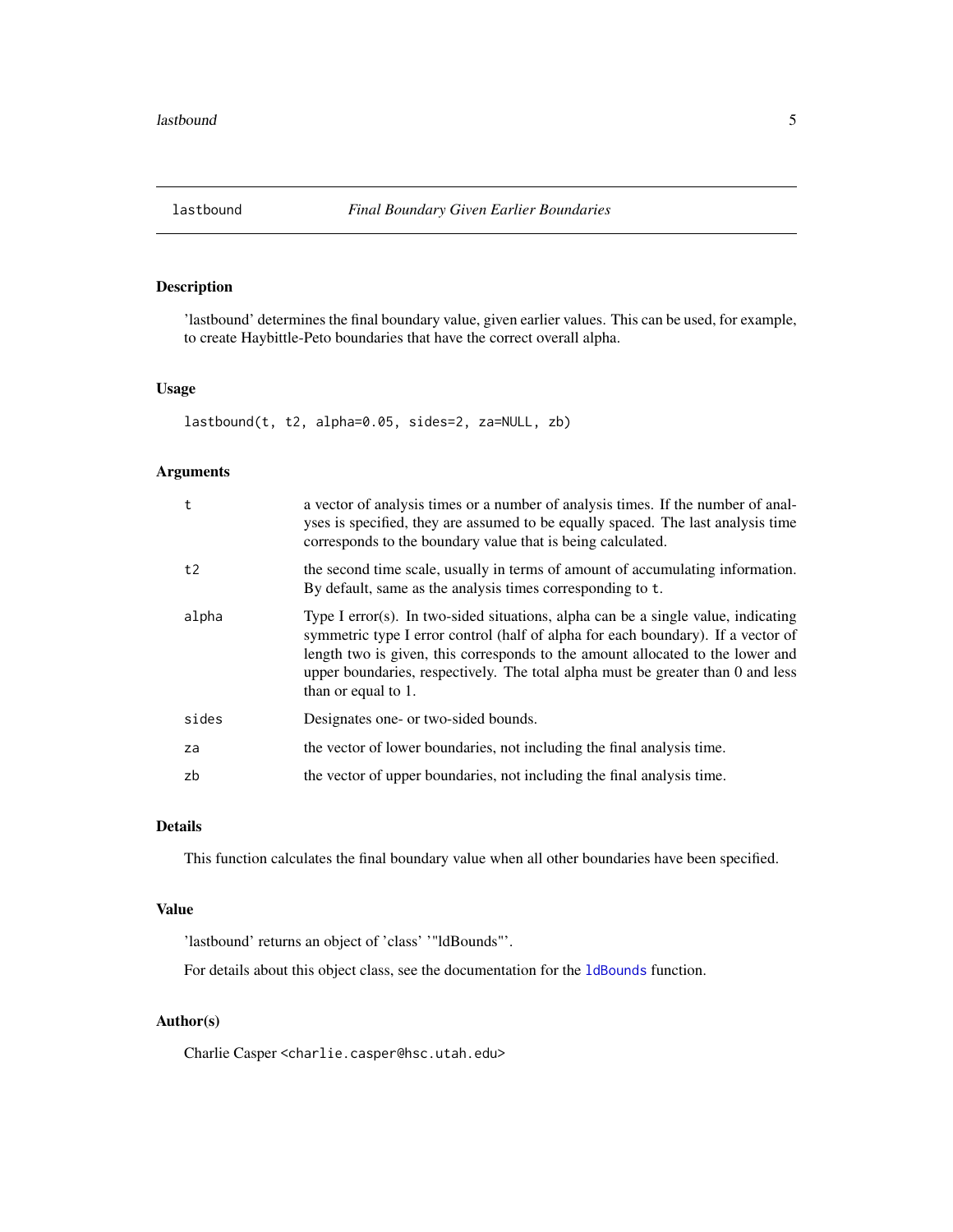#### <span id="page-5-0"></span>References

Reboussin, D. M., DeMets, D. L., Kim, K. M., and Lan, K. K. G. (2000) Computations for group sequential boundaries using the Lan-DeMets spending function method. *Controlled Clinical Trials*, 21:190-207.

DeMets, D. L. and Lan, K. K. G. (1995) *Recent Advances in Clinical Trial Design and Analysis*, Thall, P. F. (ed.). Boston: Kluwer Academic Publishers.

Lan, K. K. G. and DeMets, D. L. (1983) Discrete sequential boundaries for clinical trials. *Biometrika*, 70:659-63.

#### See Also

Generic functions summary. 1dBounds and plot. 1dPower.

[ldBounds](#page-5-1) for boundaries that use the alpha spending approach.

[commonbounds](#page-1-1) for boundaries that do not use alpha spending.

[ldPower](#page-8-1) for exit probabilities given boundaries OR drift (effect) given power OR confidence interval OR adjusted p-value.

#### Examples

```
# Haybittle-Peto boundary with 3 looks (two-sided)
hpb \leq lastbound(3,zb=c(3,3))
summary(hpb)
plot(hpb)
```
<span id="page-5-1"></span>ldBounds *Group Sequential Boundaries Using Spending Functions*

#### Description

'ldBounds' determines group sequential boundaries for interim analyses of accumulating data in clinical trials using the Lan-DeMets alpha spending function method. These can be used as guidelines for early stopping of the trial.

#### Usage

```
ldBounds(t, t2, iuse=1, asf=NULL, alpha=0.05, phi=rep(1,length(alpha)),
      sides=2, ztrun=rep(Inf,length(alpha)))
```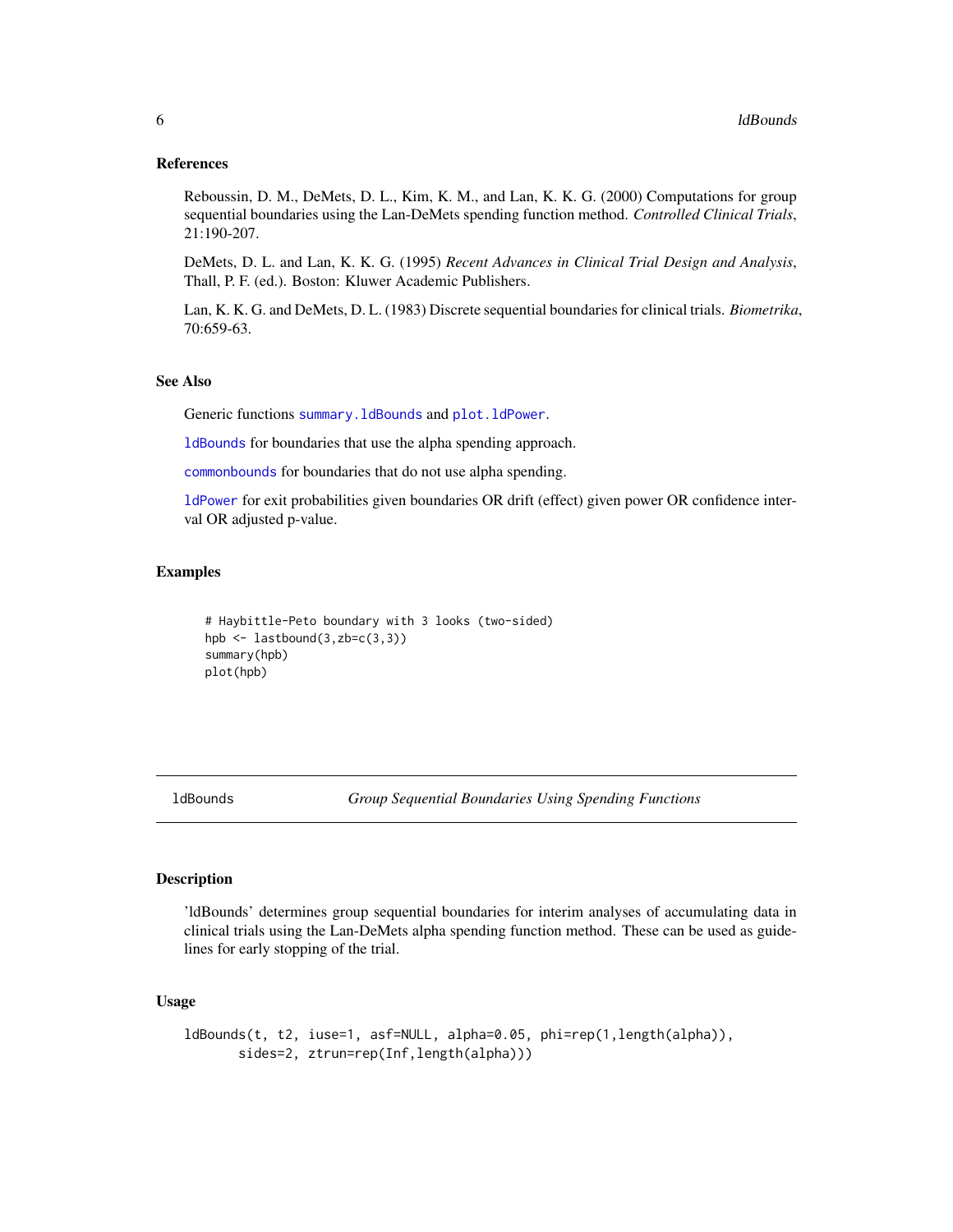#### ldBounds **7**

#### Arguments

| t     | a vector of analysis times or a number of analysis times. If the number of analy-<br>ses is specified, they are assumed to be equally spaced. Analysis times must be<br>increasing and in $(0,1]$ .                                                                                                                                                               |
|-------|-------------------------------------------------------------------------------------------------------------------------------------------------------------------------------------------------------------------------------------------------------------------------------------------------------------------------------------------------------------------|
| t2    | the second time scale, usually in terms of amount of accumulating information.<br>By default, same as t or the analysis times corresponding to t looks.                                                                                                                                                                                                           |
| iuse  | the type of alpha spending function(s) to use for bounds. If two-sided bounds<br>are calculated and iuse is a single value, the same type will be used for each<br>of the two boundaries. If a vector of length two is given, the two values will be<br>used for lower and upper bounds, respectively. Details of specification are given<br>below.               |
| asf   | a list of one or two functions to be used as alpha spending function(s). Used<br>with iuse=5 (See below).                                                                                                                                                                                                                                                         |
| alpha | Type I error(s). In two-sided situations, alpha can be a single value, indicating<br>symmetric type I error control (half of alpha for each boundary). If a vector of<br>length two is given, this corresponds to the amount allocated to the lower and<br>upper boundaries, respectively. The total alpha must be greater than 0 and less<br>than or equal to 1. |
| phi   | a vector of values used when iuse=3 or 4 (See below).                                                                                                                                                                                                                                                                                                             |
| sides | Designates one- or two-sided bounds.                                                                                                                                                                                                                                                                                                                              |
| ztrun | a vector of values specifying where to truncate lower and upper boundaries,<br>respectively. Default is no truncation.                                                                                                                                                                                                                                            |

#### Details

This is based on a Fortran program, 'ld98', by Reboussin, DeMets, Kim, and Lan. It has some advantages, like making use of probability distributions in R and the ability to specify any valid spending function without changing the program.

iuse values of 1 and 2 correspond to alpha spending functions which give O'Brien Fleming and Pocock type boundaries, respectively. A value of 3 is the power family. Here, the spending function is  $\alpha t^{\phi}$ , where  $\phi$  must be greater than 0. A value of 4 is the Hwang-Shih-DeCani family, with spending function  $\alpha(1 - e^{-\phi t})/(1 - e^{-\phi})$ , where  $\phi$  cannot be 0.

With iuse=5, the user will specify any alpha spending function as asf. Such a function asf() must be of class 'function', satisfy  $\text{asf}(1)=1$ , and be strictly increasing. Currently, this option cannot be used for one side of the boundary with one of the other options for the other side. In other words, the user may define one spending function for a one-sided boundary or two for a two-sided boundary, symmetric or asymmetric, but cannot define one spending function and select the other from iuse 1 through 4.

#### Value

'ldBounds' returns an object of 'class' '"ldBounds"'.

An object of class '"ldBounds"' is a list containing the following components: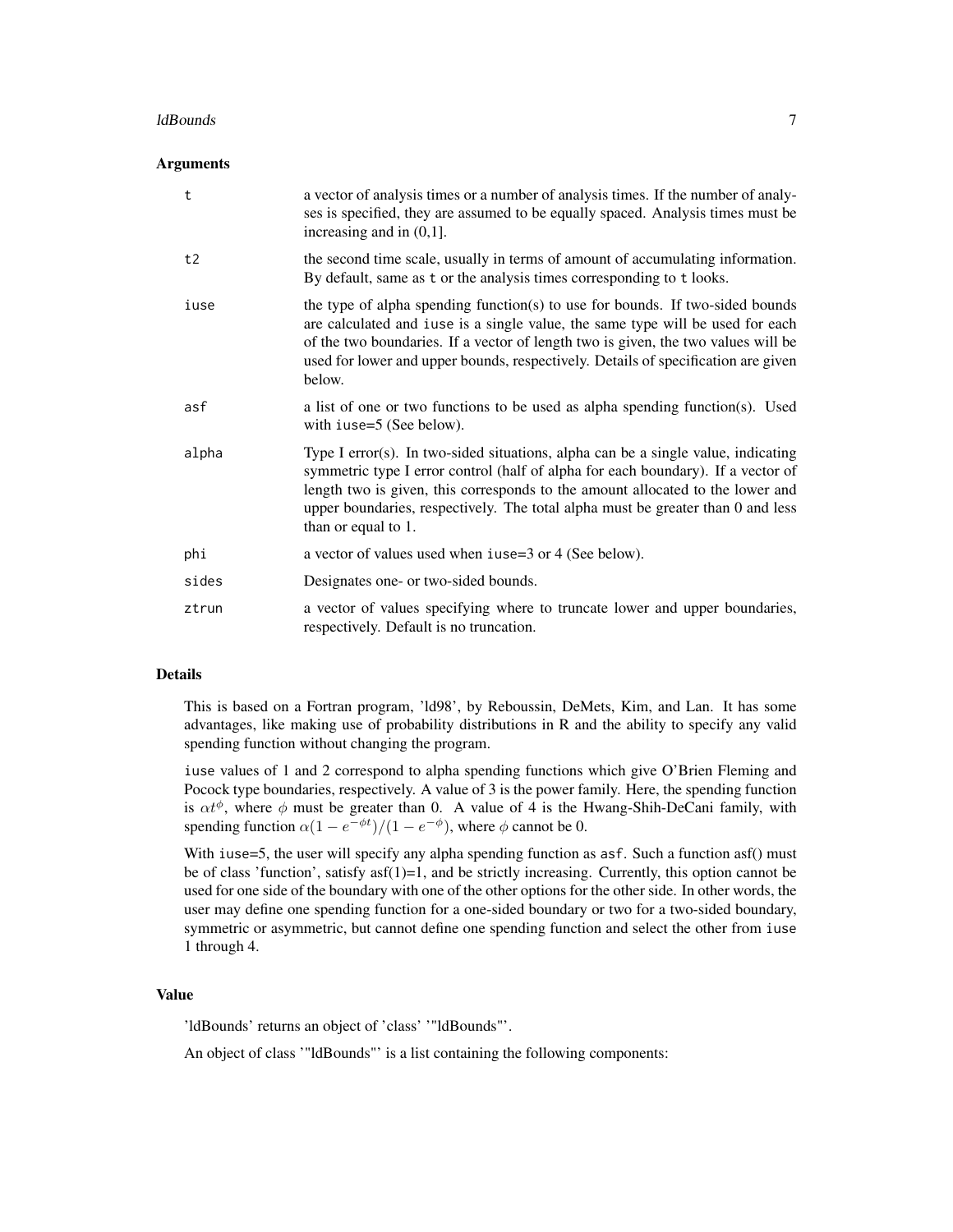<span id="page-7-0"></span>

| bounds.type   | the type of bounds: 1 is 'one-sided', 2 is 'two-sided symmetric', and 3 is 'two-<br>sided asymmetric'. For non-alpha-spending function boundaries (see 'common-<br>bounds' function) 4, 5, and 6 correspond, respectively, to types 1 through 3<br>above. |
|---------------|-----------------------------------------------------------------------------------------------------------------------------------------------------------------------------------------------------------------------------------------------------------|
| spending.type | the type(s) of spending function. A descriptive version of the value(s) used for<br>iuse                                                                                                                                                                  |
| time          | the original time scale.                                                                                                                                                                                                                                  |
| time2         | the second (information) time scale.                                                                                                                                                                                                                      |
| alpha         | the alpha $(s)$ used.                                                                                                                                                                                                                                     |
| overall.alpha | if two-sided, the sum of the two alphas. If one-sided, just alpha.                                                                                                                                                                                        |
| lower.bounds  | the vector of lower boundaries calculated. Should be ignored if one-sided.                                                                                                                                                                                |
| upper.bounds  | the vector of upper boundaries calculated.                                                                                                                                                                                                                |
| exit.pr       | the vector of cumulative exit probabilities at each analysis.                                                                                                                                                                                             |
| diff.pr       | the vector of exit probabilities accumulated at each analysis.                                                                                                                                                                                            |
| nom.alpha     | the nominal alpha level to be used at each analysis (i.e., bound has been crossed<br>if the p-value at that time is less than this value). Not given for two-sided asym-<br>metric boundaries.                                                            |

#### Author(s)

Charlie Casper <charlie.casper@hsc.utah.edu>, Thomas Cook <cook@biostat.wisc.edu>, and Oscar A. Perez

#### References

Reboussin, D. M., DeMets, D. L., Kim, K. M., and Lan, K. K. G. (2000) Computations for group sequential boundaries using the Lan-DeMets spending function method. *Controlled Clinical Trials*, 21:190-207.

Fortran program 'ld98' by the same authors as above.

DeMets, D. L. and Lan, K. K. G. (1995) *Recent Advances in Clinical Trial Design and Analysis*, Thall, P. F. (ed.). Boston: Kluwer Academic Publishers.

Lan, K. K. G. and DeMets, D. L. (1983) Discrete sequential boundaries for clinical trials. *Biometrika*, 70:659-63.

#### See Also

Generic functions [summary.ldBounds](#page-12-1) and [plot.ldPower](#page-11-1).

[ldPower](#page-8-1) for exit probabilities given boundaries OR drift (effect) given power OR confidence interval OR adjusted p-value.

[commonbounds](#page-1-1) for some commonly used boundaries that do not use alpha spending.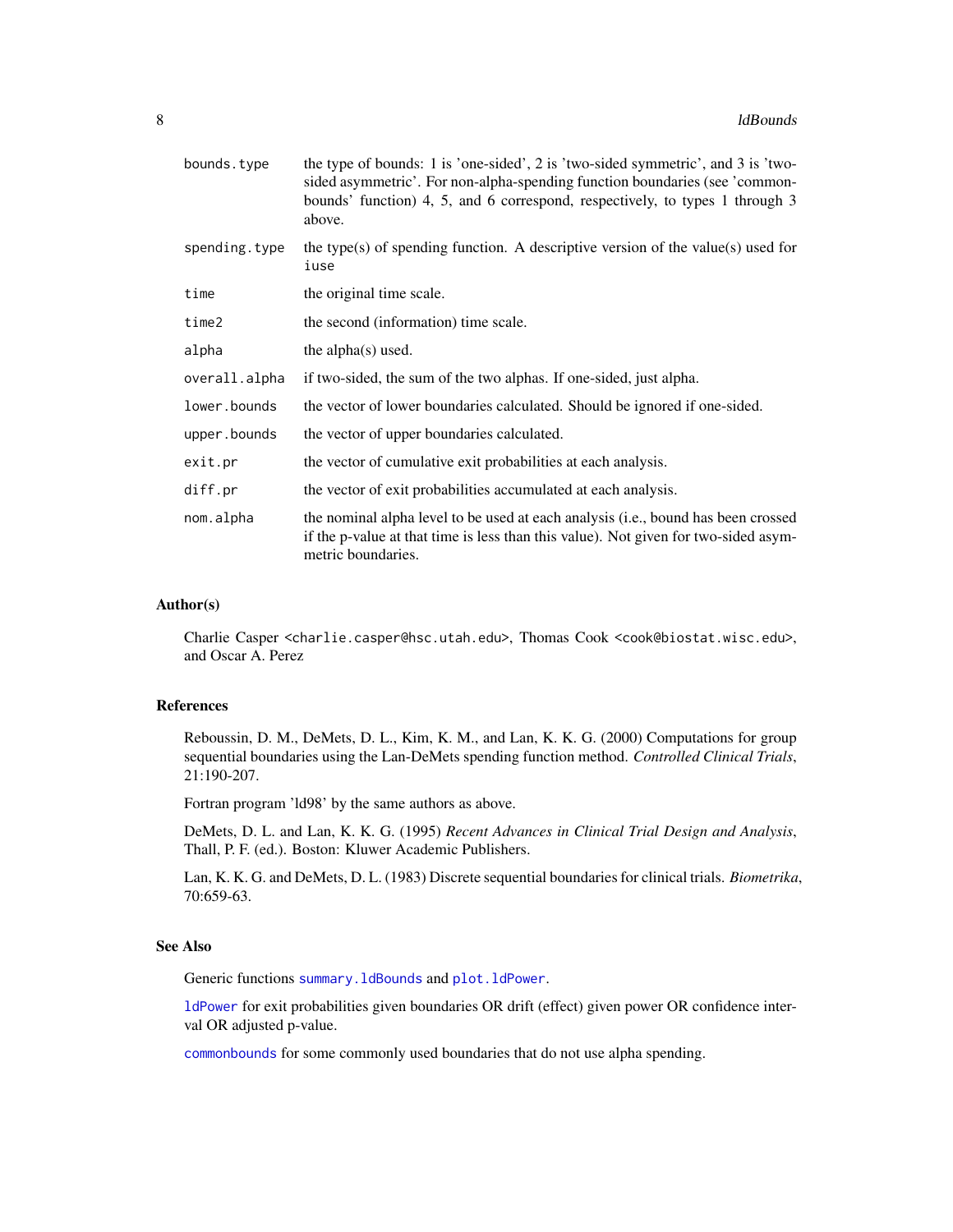#### <span id="page-8-0"></span>ldBounds-defunct 9

#### Examples

```
## From Reboussin, et al. (2000)
#t <- seq(0.2,1,length=5)
#obf.bd <- ldBounds(t)
#summary(obf.bd)
#plot(obf.bd)
# Equivalent bounds to above
obf.bd2 <- ldBounds(5)
t <- c(0.2292,0.3333,0.4375,0.5833,0.7083,0.8333)
t2 <- c(56,77,126,177,247,318)
power.fam <- ldBounds(t,t2,iuse=3,alpha=0.05)
summary(power.fam)
```
ldBounds-defunct *Defunct functions in ldBounds*

#### Description

These functions are defunct and no longer available:

- bounds: Removed. Use ldBounds.
- drift: Removed. Use ldPower.

<span id="page-8-1"></span>ldPower *Power and Other Probabilities for Group Sequential Boundaries*

#### Description

'ldPower' calculates drift (effect), confidence interval for drift, adjusted p-value, or power and other probabilities given drift for specified group sequential boundaries for interim analyses of accumulating data in clinical trials.

#### Usage

```
ldPower(t, za=NULL, zb=NULL, t2=t, pow=NULL, drift=NULL,
     conf=NULL, method=NULL, pvaltime=NULL,
     zval=zb[length(zb)])
```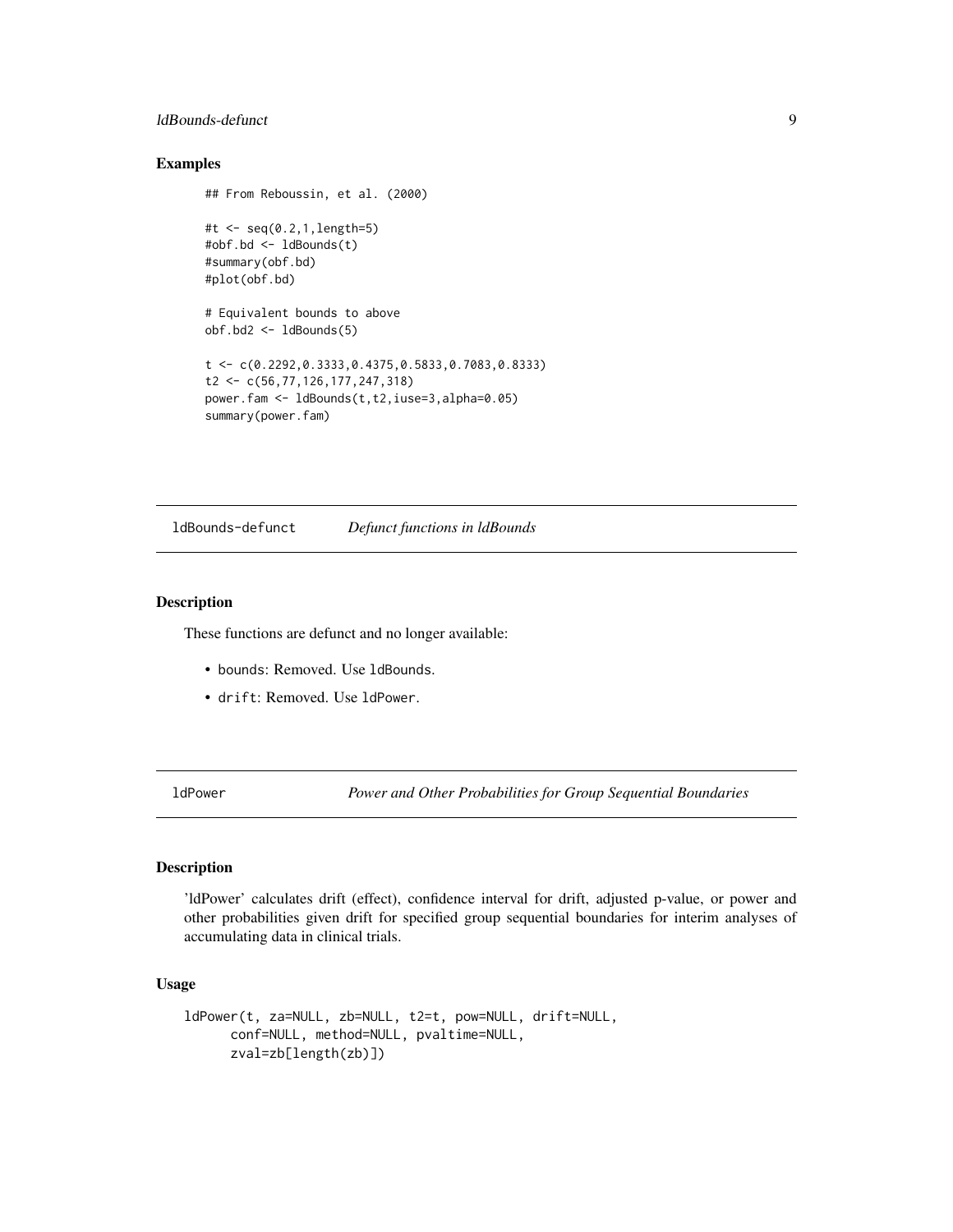#### Arguments

| $\mathsf{t}$ | a vector of analysis times or an 'ldBounds' object (from either the 'ldBounds'<br>or 'commonbounds' function). If a vector of analysis times, must be increasing<br>and in $(0,1]$ . |
|--------------|--------------------------------------------------------------------------------------------------------------------------------------------------------------------------------------|
| za           | the vector of lower boundaries. If not specified, made symmetric to zb.                                                                                                              |
| zb           | the vector of upper boundaries.                                                                                                                                                      |
| t2           | the second time scale, usually in terms of amount of accumulating information.<br>By default, same as t.                                                                             |
| pow          | the desired power when drift is not specified.                                                                                                                                       |
| drift        | the true drift (i.e. treatment effect when $t=1$ ). Default is 0 when pow, conf, and<br>method are also left unspecified.                                                            |
| conf         | the confidence level when a confidence interval for drift is wanted.                                                                                                                 |
| method       | the type of adjusted p-value desired. Possible values are 'SW' (stage-wise) and<br>'LR' (likelihood ratio).                                                                          |
| pvaltime     | the analysis time at which the final Z-statistic was observed and an adjusted<br>p-value is desired.                                                                                 |
| zval         | the final observed Z-statistic (i.e. when trial is stopped). Used for confidence<br>interval or ajusted p-value. Default is final upper boundary value.                              |

#### Details

This is based on a Fortran program, 'ld98', by Reboussin, DeMets, Kim, and Lan. It has some advantages, like making use of probability distributions in R. Only one of pow, drift, conf, or pval is to be specified and zval is only used in the latter two cases.

If t is an 'ldBounds' object, za, zb, t, and t2 are already defined and should not be specified.

#### Value

'ldPower' returns an object of 'class' '"ldPower"'.

An object of class '"ldPower"' is a list containing the following components:

| type         | Type of computation performed: 1 is drift given power, 2 is exit probabilities<br>given drift, 3 is confidence interval for drift given final Z-statistic, and 4 is ad-<br>justed p-value given final Z-statistic. |
|--------------|--------------------------------------------------------------------------------------------------------------------------------------------------------------------------------------------------------------------|
| time         | the original time scale.                                                                                                                                                                                           |
| time2        | the second (information) time scale.                                                                                                                                                                               |
| lower.bounds | the vector of lower boundaries given.                                                                                                                                                                              |
| upper.bounds | the vector of upper boundaries given.                                                                                                                                                                              |
| power        | the power. If power is given, it is returned here. If drift is given, the resulting<br>power is calculated.                                                                                                        |
| drift        | the drift. If drift is given, it is returned here. If power is given, the drift resulting<br>in given power is calculated.                                                                                         |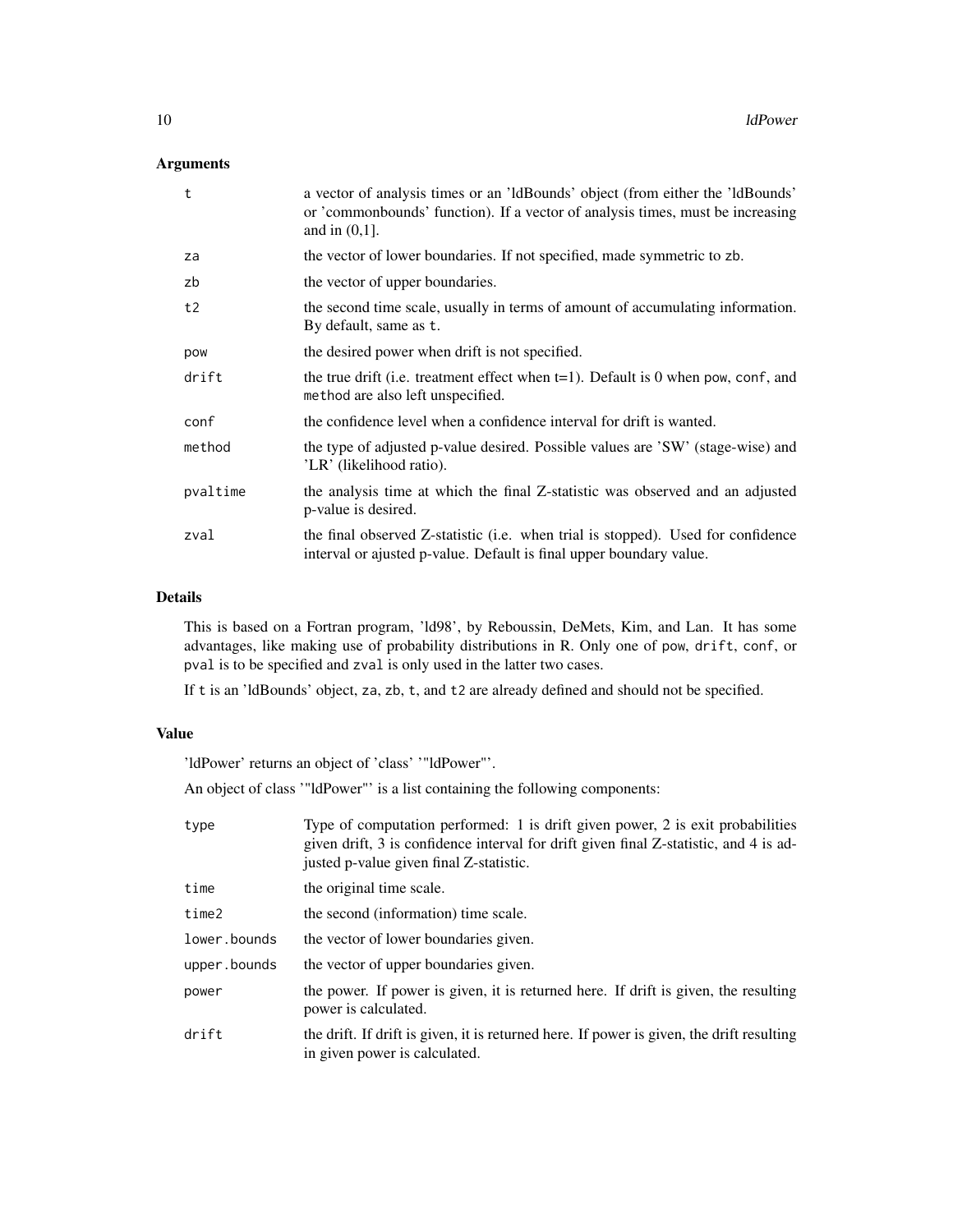<span id="page-10-0"></span>ldPower 11

| lower.probs   | the vector of exit probabilities across the lower boundary. Returned if power or<br>drift is given.    |
|---------------|--------------------------------------------------------------------------------------------------------|
| upper.probs   | the same for upper boundary.                                                                           |
| exit.probs    | the probability at each analysis of crossing the boundary. The sum of lower, probs<br>and upper.probs. |
| cum.exit      | the cumulative probability of crossing.                                                                |
| conf.level    | the desired confidence level, if given.                                                                |
| final.zvalue  | the final Z statistic, if given.                                                                       |
| conf.interval | the confidence interval for drift, if conf and zval are given.                                         |
| p.ordering    | the ordering specified for p-value calculation (if given).                                             |
| p.value       | the adjusted p-value if pval, pvaltime, and zval are given.                                            |

#### Author(s)

Charlie Casper <charlie.casper@hsc.utah.edu>, Thomas Cook <cook@biostat.wisc.edu>, and Oscar A. Perez

#### References

Reboussin, D. M., DeMets, D. L., Kim, K. M., and Lan, K. K. G. (2000) Computations for group sequential boundaries using the Lan-DeMets spending function method. *Controlled Clinical Trials*, 21:190-207.

Fortran program 'ld98' by the same authors as above.

DeMets, D. L. and Lan, K. K. G. (1995) *Recent Advances in Clinical Trial Design and Analysis*, Thall, P. F. (ed.). Boston: Kluwer Academic Publishers.

Lan, K. K. G. and DeMets, D. L. (1983) Discrete sequential boundaries for clinical trials. *Biometrika*, 70:659-63.

#### See Also

Generic functions [summary.ldPower](#page-13-1) and [plot.ldPower](#page-11-1).

[ldBounds](#page-5-1) for computation of boundaries using alpha spending function method.

[commonbounds](#page-1-1) for boundaries that do not use alpha spending.

#### Examples

## From Reboussin, et al. (2000)

```
t \leq C(0.13, 0.4, 0.69, 0.9, 0.98, 1)upper <- c(5.3666,3.7102,2.9728,2.5365,2.2154,1.9668)
bound.pr <- ldPower(t,zb=upper,drift=3.242)
summary(bound.pr)
```

```
t <- c(0.2292,0.3333,0.4375,0.5833,0.7083,0.8333)
power.fam <- ldBounds(t,iuse=3,alpha=0.05)
bound.ci <- ldPower(power.fam,conf=0.95,zval=2.82)
```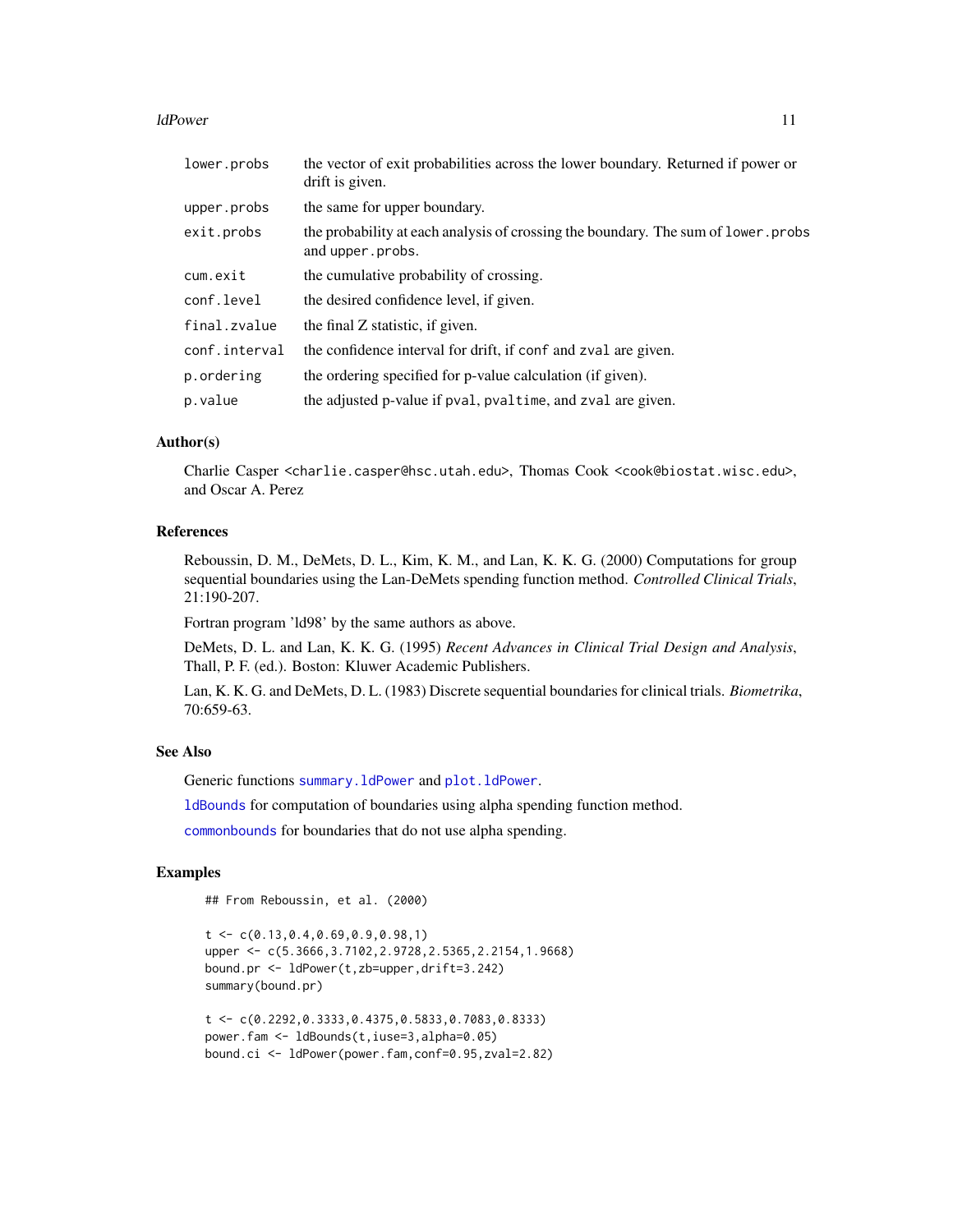#### <span id="page-11-0"></span>12 plot.ldPower

```
bound.p <- ldPower(power.fam,method="LR",pvaltime=5,zval=2.82)
summary(bound.ci)
summary(bound.p)
plot(bound.ci)
obf.bd <- ldBounds(5)
obf.dr <- ldPower(obf.bd,pow=0.9)
```

```
summary(obf.dr)
```
#### <span id="page-11-1"></span>plot.ldPower *Plot for Group Sequential Boundaries*

#### Description

Plot of the sequential boundaries for objects of class '"ldBounds"' or '"ldPower"'.

#### Usage

```
## S3 method for class 'ldPower'
plot(x, scale = "z", main = NULL, xlab = NULL, ylab =NULL, xlim, ylim, las=1, pch=19, type="o", add=F, ...)
```
#### Arguments

| $\mathsf{x}$                                                        | an object of class ""ldBounds" or ""ldPower"".                                          |
|---------------------------------------------------------------------|-----------------------------------------------------------------------------------------|
| scale                                                               | whether the y-axis should use the Z-value (default, "z") or the B-value ("b")<br>scale. |
| main                                                                | an overall title for the plot: see title.                                               |
| xlab                                                                | a title for the x axis: see title.                                                      |
| ylab                                                                | a title for the y axis: see title.                                                      |
| xlim, ylim, las, pch, type,<br>graphical parameters passed to plot. |                                                                                         |
| add                                                                 | logical, whether to add to an existing plot or draw a new plot.                         |

#### Author(s)

Charlie Casper <charlie.casper@hsc.utah.edu>, Thomas Cook <cook@biostat.wisc.edu>, and Oscar A. Perez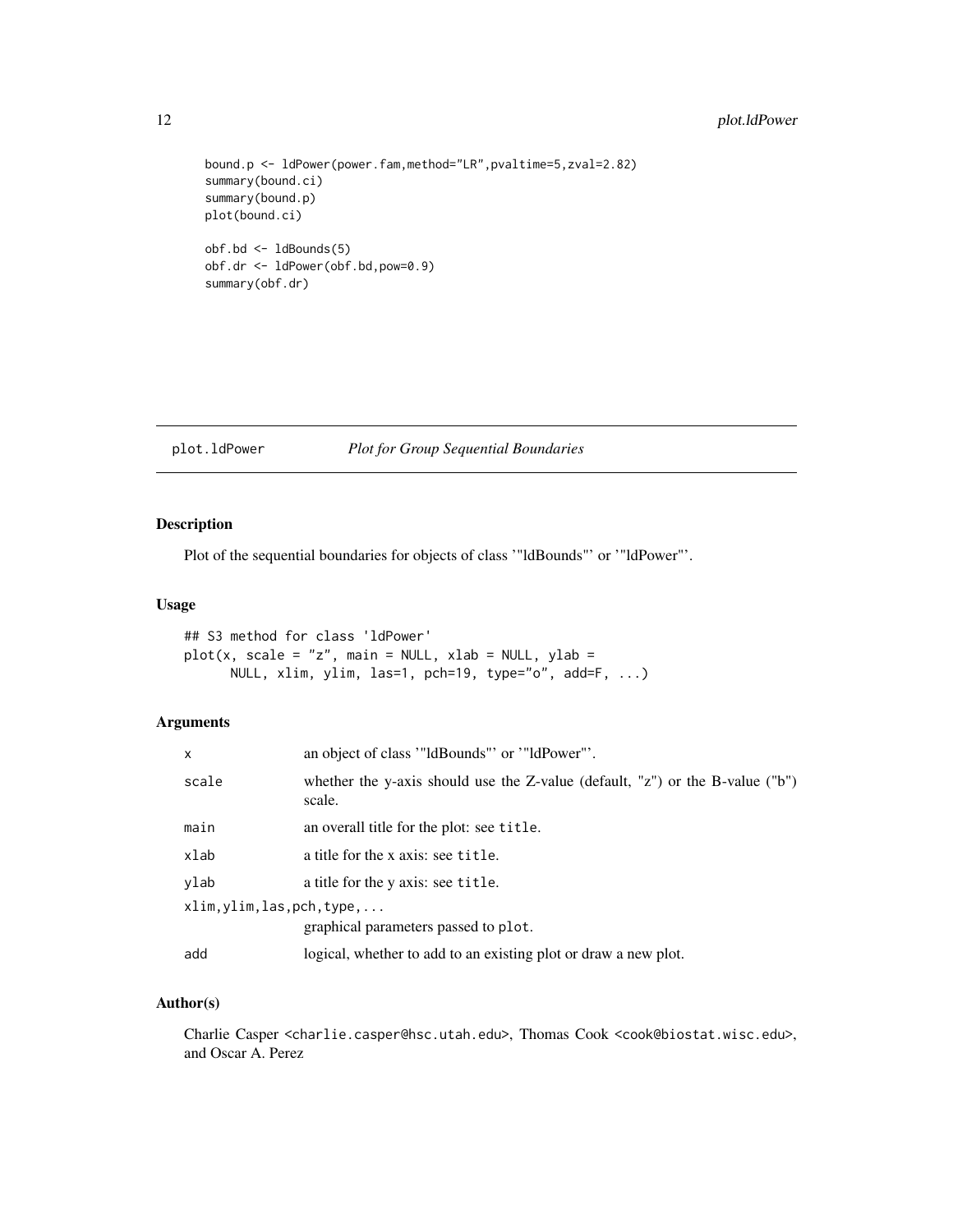#### <span id="page-12-0"></span>References

Reboussin, D. M., DeMets, D. L., Kim, K. M., and Lan, K. K. G. (2000) Computations for group sequential boundaries using the Lan-DeMets spending function method. *Controlled Clinical Trials*, 21:190-207.

Fortran program 'ld98' by the same authors as above.

DeMets, D. L. and Lan, K. K. G. (1995) *Recent Advances in Clinical Trial Design and Analysis*, Thall, P. F. (ed.). Boston: Kluwer Academic Publishers.

Lan, K. K. G. and DeMets, D. L. (1983) Discrete sequential boundaries for clinical trials. *Biometrika*, 70:659-63.

#### See Also

Generic functions [summary.ldBounds](#page-12-1) and [summary.ldPower](#page-13-1), [ldBounds](#page-5-1) to calculate sequential boundaries, [ldPower](#page-8-1) for exit probabilities given boundaries OR drift (effect) given power OR confidence interval OR adjusted p-value.

#### Examples

## See 'ldBounds' or 'ldPower'.

<span id="page-12-1"></span>summary.ldBounds *Summary for Group Sequential Boundaries*

#### Description

'summary' method for class '"ldBounds"'.

#### Usage

```
## S3 method for class 'ldBounds'
summary(object, digit = 5, ...)
## S3 method for class 'summary.ldBounds'
print(x, digit = 5, ...)
```
#### Arguments

| object                  | an object of class "IdBounds", a result of a call to 1 dBounds or commonbounds. |
|-------------------------|---------------------------------------------------------------------------------|
| $\mathsf{X}$            | an object of class "summary.ldBounds", a result of a call to summary.ldBounds.  |
| digit                   | the number of significant digits to use when printing.                          |
| $\cdot$ $\cdot$ $\cdot$ | further arguments passed to or from other methods.                              |
|                         |                                                                                 |

#### Value

The function 'summary.ldBounds' returns a list of summary values of the group sequential boundary calculations given in 'object'.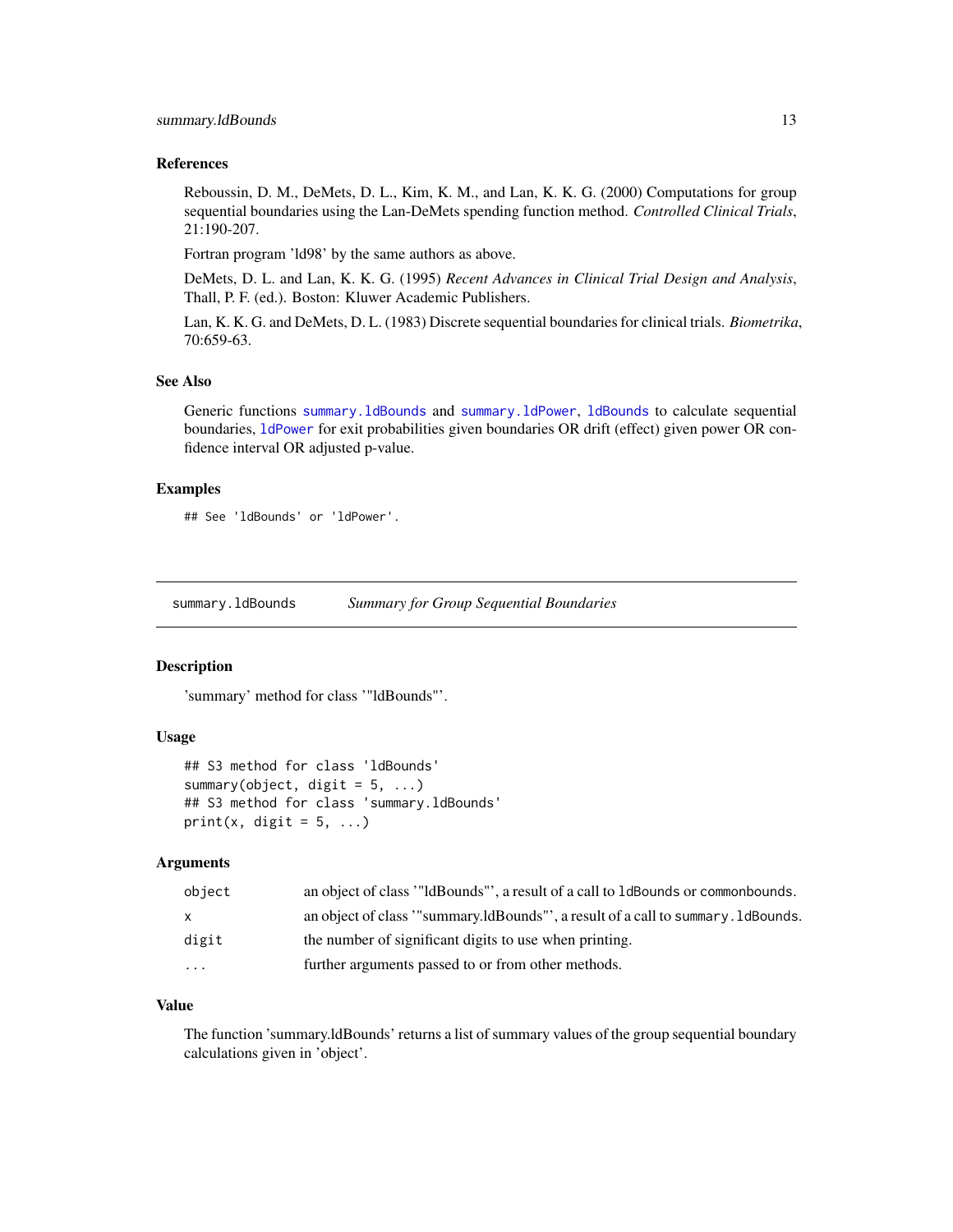#### <span id="page-13-0"></span>Author(s)

T. Charles Casper <charlie.casper@hsc.utah.edu> and Oscar A. Perez

#### References

Reboussin, D. M., DeMets, D. L., Kim, K. M., and Lan, K. K. G. (2000) Computations for group sequential boundaries using the Lan-DeMets spending function method. *Controlled Clinical Trials*, 21:190-207.

Fortran program 'ld98' by the same authors as above.

DeMets, D. L. and Lan, K. K. G. (1995) *Recent Advances in Clinical Trial Design and Analysis*, Thall, P. F. (ed.). Boston: Kluwer Academic Publishers.

Lan, K. K. G. and DeMets, D. L. (1983) Discrete sequential boundaries for clinical trials. *Biometrika*, 70:659-63.

#### See Also

[ldBounds](#page-5-1) for computation of boundaries using alpha spending function method. [ldPower](#page-8-1) for exit probabilities given boundaries OR drift (effect) given power OR confidence interval OR adjusted p-value.

#### Examples

```
## See function 'ldBounds'
```
<span id="page-13-1"></span>summary.ldPower *Summary for Computations Related to Group Sequential Boundaries*

#### Description

'summary' method for class '"ldPower"'.

#### Usage

```
## S3 method for class 'ldPower'
summary(object, ...)
## S3 method for class 'summary.ldPower'
print(x, digit = 5, ...)
```
#### Arguments

| object                  | an object of class "IdPower", a result of a call to 1dPower.                  |
|-------------------------|-------------------------------------------------------------------------------|
| x.                      | an object of class "summary.ldPower"', a result of a call to summary.ldPower. |
| digit                   | the number of significant digits to use when printing.                        |
| $\cdot$ $\cdot$ $\cdot$ | further arguments passed to or from other methods.                            |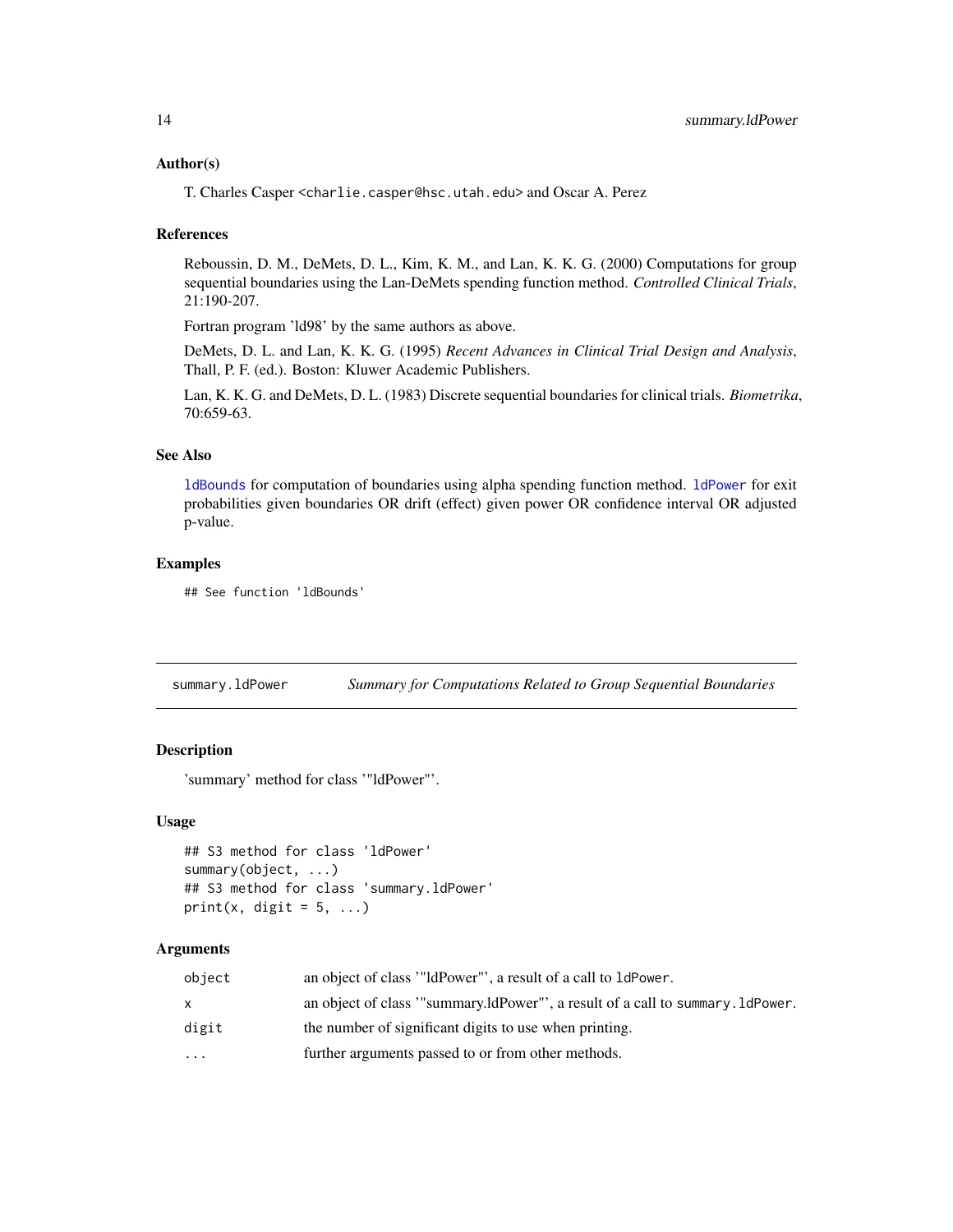#### <span id="page-14-0"></span>Value

The function 'summary.ldPower' returns a list of summary values of the group sequential boundary calculations given in 'object'.

#### Author(s)

T. Charles Casper <charlie.casper@hsc.utah.edu> and Oscar A. Perez

#### References

Reboussin, D. M., DeMets, D. L., Kim, K. M., and Lan, K. K. G. (2000) Computations for group sequential boundaries using the Lan-DeMets spending function method. *Controlled Clinical Trials*, 21:190-207.

Fortran program 'ld98' by the same authors as above.

DeMets, D. L. and Lan, K. K. G. (1995) *Recent Advances in Clinical Trial Design and Analysis*, Thall, P. F. (ed.). Boston: Kluwer Academic Publishers.

Lan, K. K. G. and DeMets, D. L. (1983) Discrete sequential boundaries for clinical trials. *Biometrika*, 70:659-63.

#### See Also

[ldBounds](#page-5-1) for computation of boundaries using alpha spending function method. [ldPower](#page-8-1) for exit probabilities given boundaries OR drift (effect) given power OR confidence interval OR adjusted p-value.

#### Examples

## See function 'ldPower'